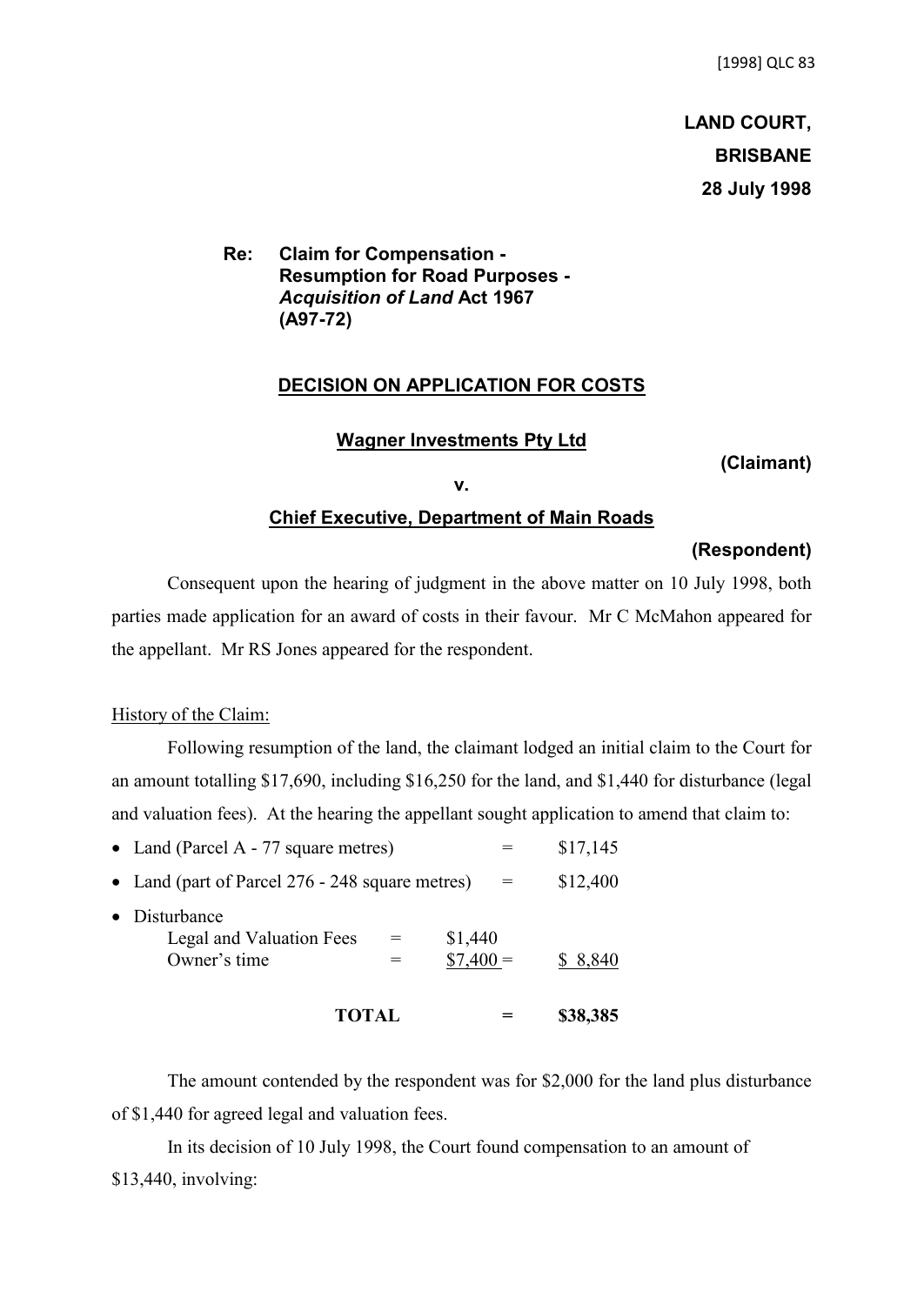| • Land (Parcel A - 77 square metres)            | $=$ | \$10,000 |
|-------------------------------------------------|-----|----------|
| • Land (part of Parcel 276 - 248 square metres) | $=$ | \$2,000  |
| • Disturbance (Legal and Valuation Fees)        | $=$ | \$1,440  |

## The Legislation

The general powers of this Court in respect of the awarding of costs are to be found in

the provisions of section 41(9) of the *Land Act* 1962, which states:

" The Court may make such order as it thinks fit as to the costs of or incidental to any matter that it has jurisdiction to hear and determine including, without limiting the generality of this sub-section, the costs of an adjournment or application made in a pending matter, allowances to witnesses attending for the purpose of giving evidence at the hearing and the costs of any survey of boundaries. "

Any costs are further directed under section 27 of the *Acquisition of Land Act* 1967

which states:

 " **27.** (1) Subject to this section, the costs of and incidental to the hearing and determination by the Land Court of a claim for compensation under this Act shall be in the discretion of that court.

(2) If the amount of compensation as determined is the amount finally claimed by the claimant in the proceedings or is nearer to that amount than to the amount of the valuation finally put in evidence by the constructing authority, costs (if any) shall be awarded to the claimant otherwise costs (if any) shall be awarded to the constructing authority. "

# Decision:

I note that powers vested in the Land Court in respect of the awarding of costs are of a discretionary nature. However it has been held that in exercising that discretion this Court must do so in a judicially sound manner, and by reference to relevant considerations. In this regard I note the findings of the Land Appeal Court in *Townsville City Council v. Moyses & Morris etc* (1979) 6 QLCR 271 which said at page 273:

The general rule, then, is that costs are in the discretion of the Court, but of course the discretion must be exercised judicially, that is, by reference to relevant considerations.

In seeking to understand the exercise of a judicial nature, I note in the Full Court of the Supreme Court of Queensland in *Wyatt v. Albert Shire Council* (1987) 1 Qd.R.486, where the Court found at page 489:

That can only mean for reasons that can be considered and justified. In saying that, we do not intend to imply that reasons must always be given for awarding or withholding costs. In some, perhaps many cases the matter may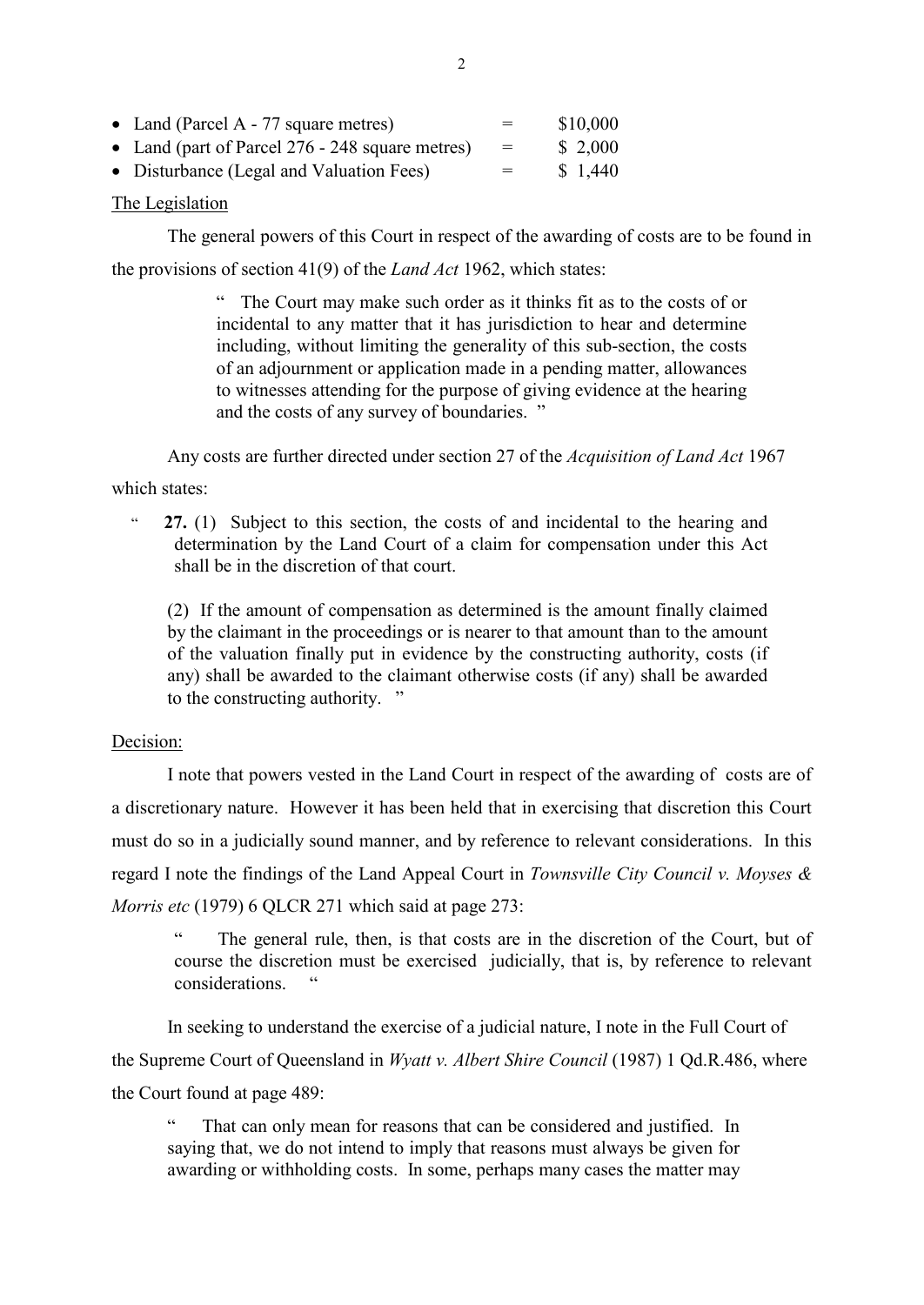be so obvious as not to require explanation in the form of stated reasons. In such cases the findings themselves will ordinarily afford reason and justification for the decision on costs that follows. But where what has been done appears to lack rational justification either in the findings or in the reasons expressed for it, a question may arise whether the decision has been arrived at judicially. It may then be open to review the decision on costs as involving error or mistake of law. "

In *Townsville City Council v. Moyses & Morris etc* supra, the Land Appeal Court also considered the matter of whether the Court should lay down rules or principles on how the Court's discretion should be exercised, and followed the guidance outlined in *Middleton v. Freier and Others* (1958) Qd.R. 351 where Phillip J, speaking for the Full Court said at page 357:

"....where an unfettered discretion is given by statute or a rule no court can by its decision impose conditions upon the free exercise of that discretion by another court ...."

In seeking therefore to exercise my discretion on this matter I note that this decision involved four separate items in arriving at the final quantum of the compensation:

- Value of the land in Parcel A (77 square metres)
- Value of the land in Parcel 276 (248 square metres)
- Disturbance (legal and valuation fees)
- Disturbance (owner's time)

In respect of directions from section 27 of the *Acquisition of Land Act* 1967, in each of those items I could give consideration to the amount determined for each item, or I could consider only the final amount settled for the compensation. In view of the different approaches taken by the parties I believe it would bring an appropriate fairness to any costs awarded if I make some consideration for each separate item.

However, before concluding any of those items I note that in exercising my discretion it is appropriate to not just have regard to the amounts contended in each case by the party. Indeed the Land Appeal Court gave guidance in this matter in *Townsville City Council v. Moyses & Morris etc* (supra), where it said at page 274:

 " Second, where the Court is considering whether it should award costs to an authority, it could be wrong to have regard merely to the amounts of the claim and of the award and of the value put in evidence by the authority. We would think that usually it would be more relevant to enquire whether the conduct of the claimant, including his making of an exorbitant claim, if he has made one, has been such as to force the authority; unreasonably and unnecessarily, into litigation. "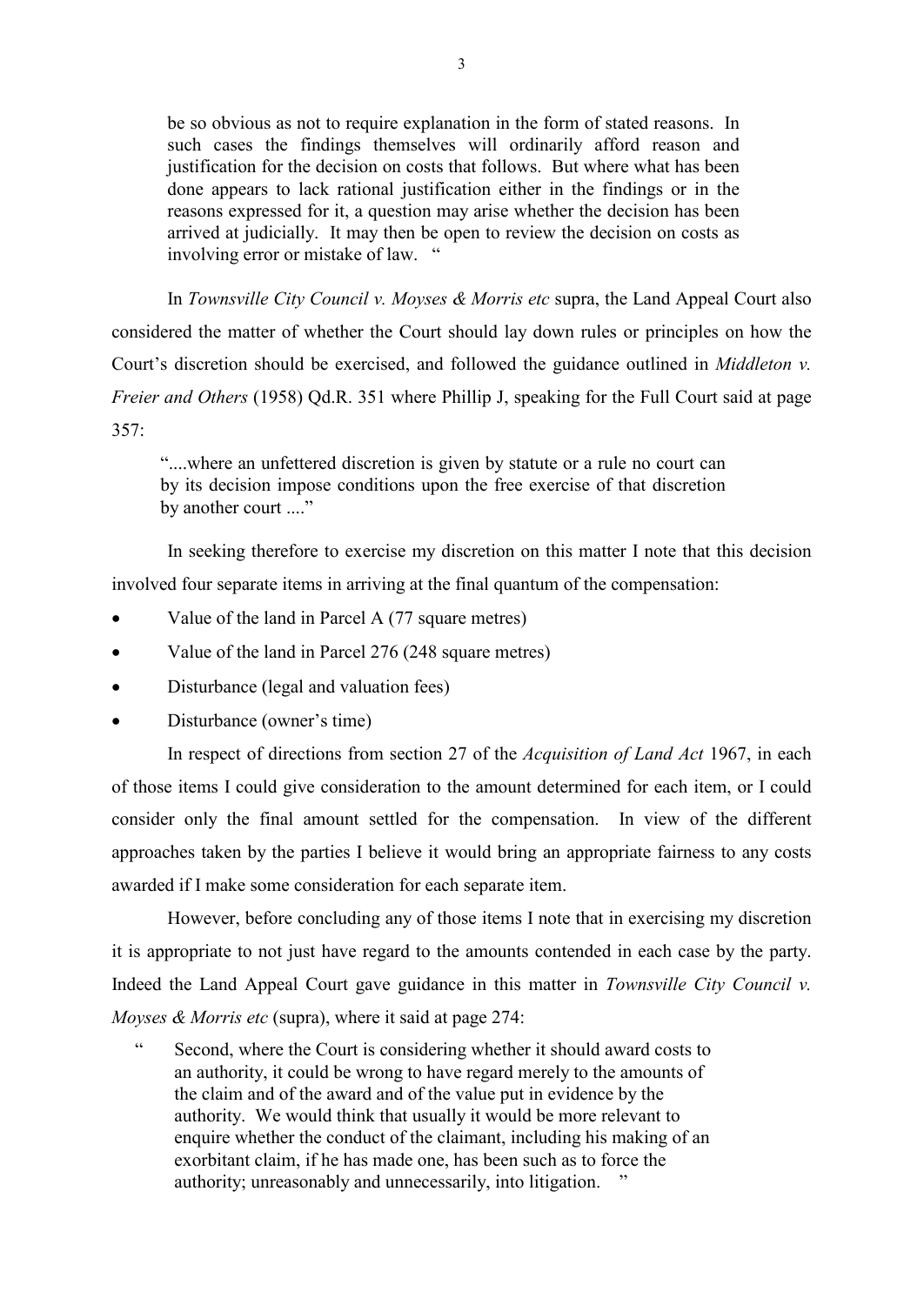On the evidence before me I do not conclude any actions by either party that would infer anything other than a professional approach to their claims. In the absence then of any actions or conduct by either party that would influence my discretion in this matter, I will be guided generally by the quantum of the amounts claimed.

In considering the actual quantum of the amounts claimed I note that it has been found that it is the final positions taken up by the parties which is important. In *Commissioner for Railways v. Buckler* [1996] 1 Qd.R. 18, Fitzgerald P in the Court of Appeal found at page 23:

" Stated in general terms, what the court is now required to do in fixing the incidence of costs under this rule is look to the final positions taken up by the parties. In the case of the claimant, it is the quantum of compensation last claimed. Theoretically at least, its amount might not be known until the final address of counsel for the claimant. In practice, however, s.24(2A) furnishes a disincentive against conduct like that. It does so by restricting the right to amend a claim once it has been filed in accordance with s.24(2A) of the Act. Thereafter an amendment may be allowed; but on terms including payment of costs; see s.24 $(3)$ .

In the current matter the application to amend the initial claim was not contested, and the amounts led at the hearing form the basis of any discretion on costs in the matter.

One further matter for consideration in exercising the discretion of the Court is in relation to the different views of the parties in respect of the nature of Parcel A (77 square metres). The respondent saw no potential for its loss of any special value as a consequence of its separate identity as a parcel capable of separate ownership. On the other hand the claimant saw the separate identity of Parcel A as key to its claim. In the end the Court agreed with the claimant, differing only in the capitalisation rate for determining its value for compensation. While in the end the total quantum of the determination is closer to that of the respondent, the fundamental differences in the approach to the valuation lend weight to some support for the claimant's strategy.

In the matter of the disturbance for legal and valuation fees, I note that there was agreement between the parties. The matter of professional fees was discussed in *Arcpoint Pty Ltd v. The Director-General, Department of Transport* [1992-93] 14 QLCR 115. In the matter of the owner's expenses claimed, I note that the lack of any specific details of those items led to their final non-acceptance. I have no doubt that both the Wagners spent certain times in briefing their professional advisers, however it was their responsibility to